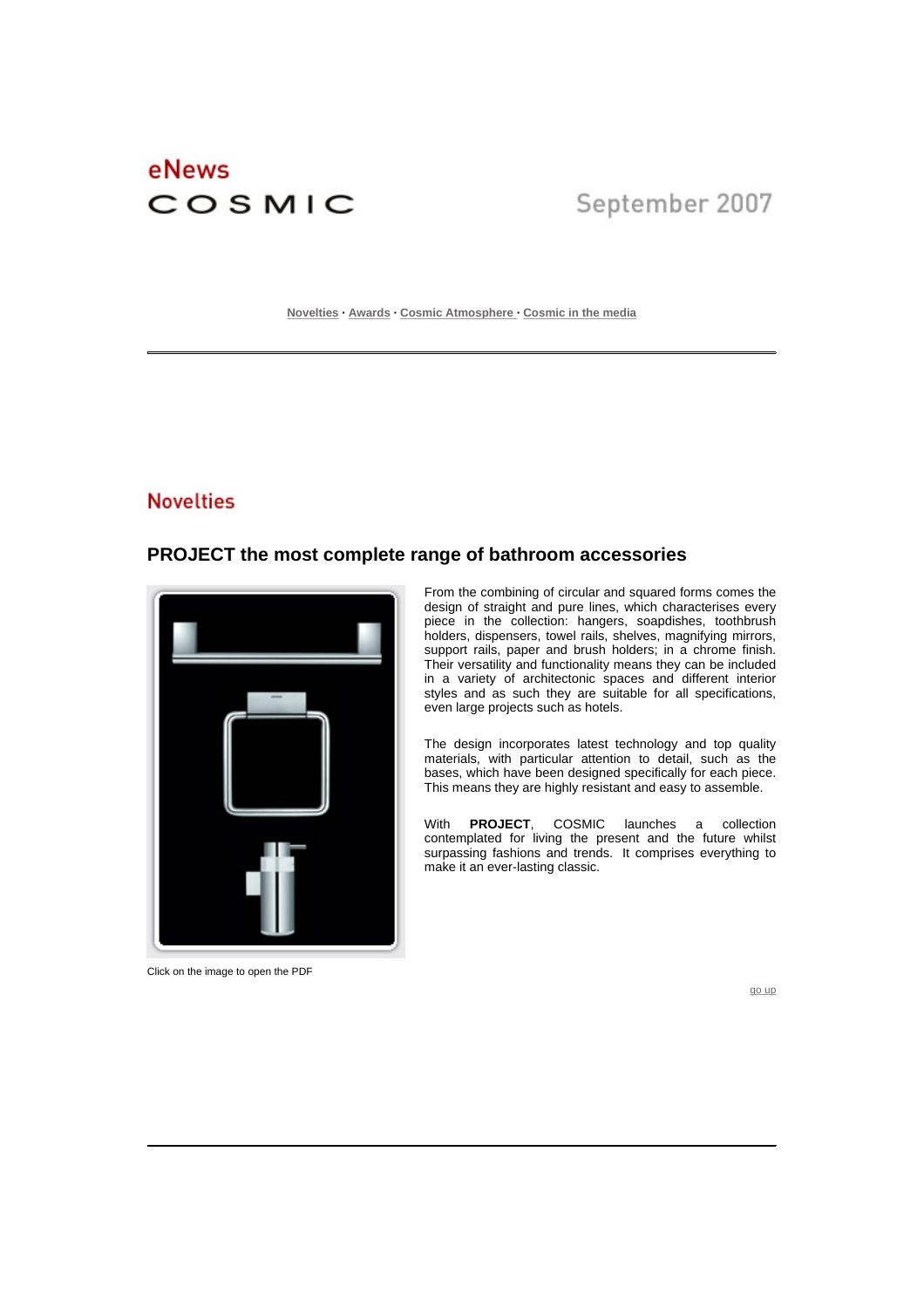# **Awards**

# fad

#### **DROP & SIMPLEX nominated for Delta Awards 2007**

Introducing the new counter accessories **DROP** collection, designed by Ricard Ferrer, and the basins and stools **SIMPLEX** collection, designed by Martín Ruiz Azua and Gerard Moliné, which have been manufactured by means of rotomolding.

Both collections have been **nominated for Delta Awards 2007** promoted by ADI-FAD. This Award acknowledges all those products which stand out for being innovative and original, for their capacity to satisfy the user's needs, environmentally friendly and for their quality.

Thursday, November 8, 2007: Awards presentation

go up

# **COSMIC** atmosphere

#### **COSMIC attends the new PROGETTI's shop**



 PROGETTI's new shop's opening day took place in Valencia on May 31. The products you can find at this minimalist shop belong to the most avant-garde trade marks of the market.

PROGETTI's new shop have included, among other collections, also **BATHLIFE** which is one of the most exclusive and global products of COSMIC's.

**PROGETTI A.CADARSO** c/Almirante Cadalso,13 - c/Conde de Altea,22 - 46005 VALENCIA